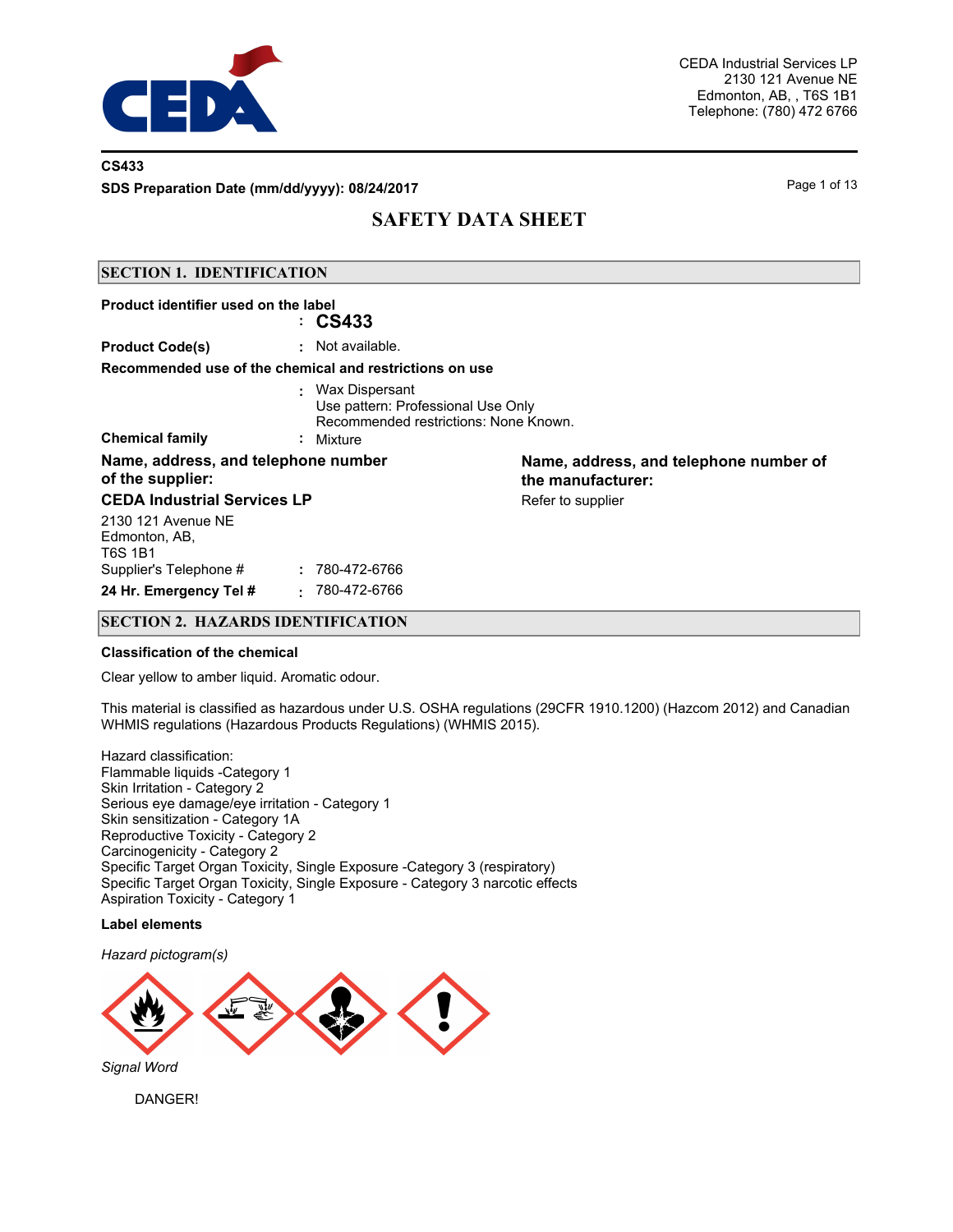

## **CS433 SDS Preparation Date (mm/dd/yyyy): 08/24/2017**

Page 2 of 13

# **SAFETY DATA SHEET**

#### *Hazard statement(s)*

Extremely flammable liquid and vapor. Causes skin irritation. Causes serious eye damage. May cause an allergic skin reaction. Suspected of damaging fertility or the unborn child. Suspected of causing cancer. May cause respiratory irritation. May cause drowsiness or dizziness. May be fatal if swallowed and enters airways.

#### *Precautionary statement(s)*

Obtain special instructions before use. Do not handle until all safety precautions have been read and understood. Keep away from heat/sparks/open flames/hot surfaces. - No smoking. Keep container tightly closed. Use non-sparking tools. Take precautionary measures against static discharge. Ground and bond container and receiving equipment. Use explosion-proof electrical and ventilating equipment. Avoid breathing mist or vapours. Wash hands after handling. Use only outdoors or in a well-ventilated area. Contaminated work clothing must not be allowed out of the workplace. Wear protective gloves and eye/face protection.

IF exposed or concerned: Get medical advice/attention. IF IN EYES: Rinse cautiously with water for several minutes. Remove contact lenses, if present and easy to do. Continue rinsing. Immediately call a POISON CENTRE or doctor/physician. IF ON SKIN (or hair): Remove/Take off immediately all contaminated clothing. Rinse skin with water/shower. Wash contaminated clothing before reuse. If skin irritation or rash occurs: Get medical advice/attention. IF SWALLOWED: Immediately call a POISON CENTER or doctor/physician. Do NOT induce vomiting. IF INHALED: Remove person to fresh air and keep comfortable for breathing. Call a POISON CENTER or doctor/physician if you feel unwell. In case of fire: Use water fog, dry chemical, CO2 or 'alcohol' foam to extinguish. Store in a well-ventilated place. Keep cool.

Store locked up.

Keep container tightly closed.

Dispose of contents/container in accordance with local regulation.

#### **Other hazards**

Other hazards which do not result in classification: Ingestion may cause gastrointestinal irritation, nausea, vomiting and diarrhea. Static discharges or other ignition sources at temperatures higher than the flash point could cause a fire.

#### **SECTION 3. COMPOSITION/INFORMATION ON INGREDIENTS**

**Mixture** 

| <b>Chemical name</b> | Common name and synonyms | CAS#      | Concentration (% by weight) |
|----------------------|--------------------------|-----------|-----------------------------|
| VM & P naphtha       | Mineral spirits          | 8032-32-4 | 45.0 - 48.0                 |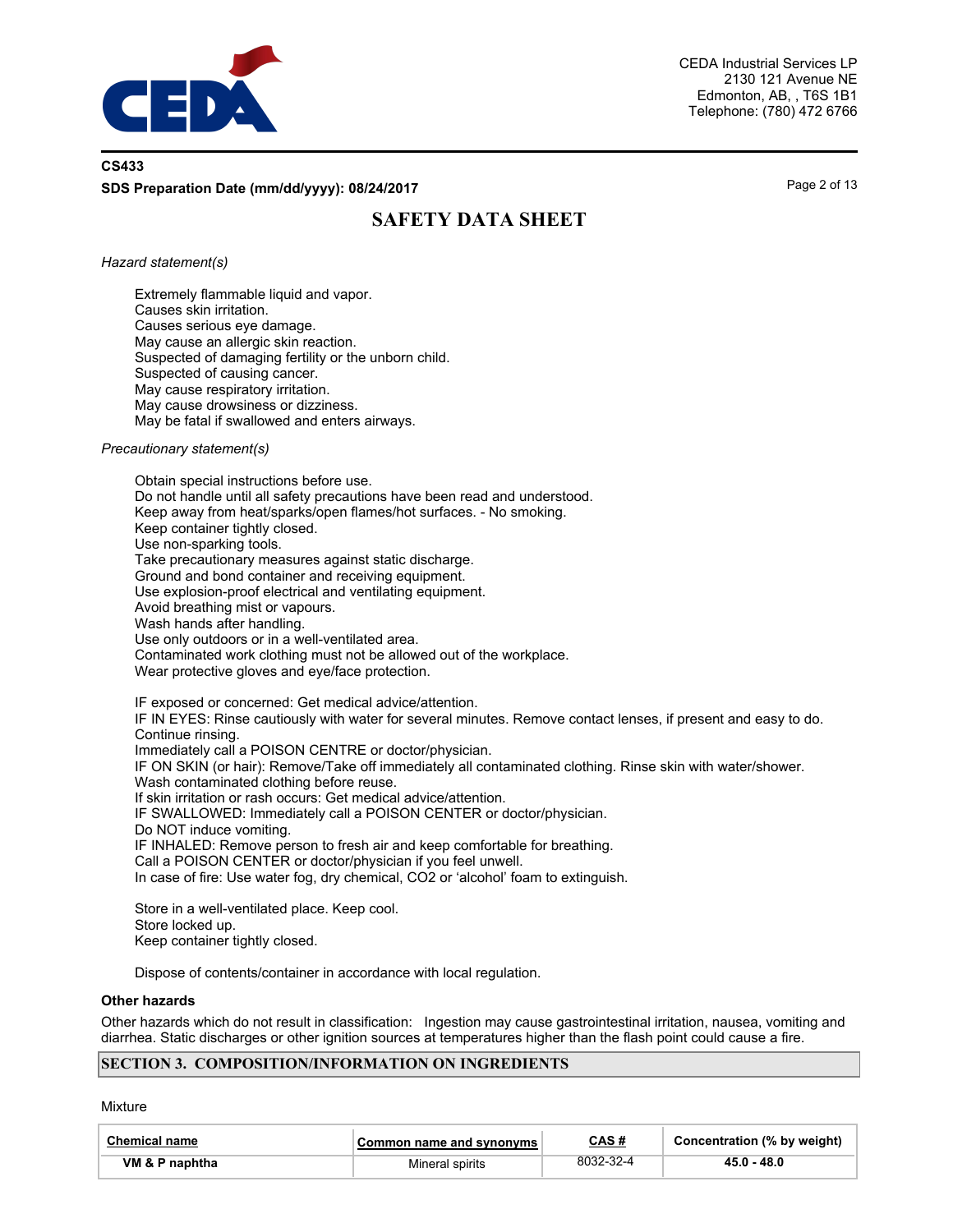

## **CS433**

#### **SDS Preparation Date (mm/dd/yyyy): 08/24/2017**

Page 3 of 13

# **SAFETY DATA SHEET**

| <b>Xylenes</b>                                                                     | Dimethylbenzene;<br>Methyltoluene;<br>Xvlol                                  | 1330-20-7      | $35.0 - 40.0$ |
|------------------------------------------------------------------------------------|------------------------------------------------------------------------------|----------------|---------------|
| Hydrocarbons, terpene processing<br>by-products                                    | Terpene                                                                      | 68956-56-9     | $12.0 - 15.0$ |
| Ethylbenzene                                                                       | Ethylbenzol<br>Phenylethane                                                  | $100 - 41 - 4$ | $1.0 - 5.0$   |
| Benzenesulfonic acid, C10-16-alkyl<br>derivatives, compounds with<br>2-Propanamine | Benzenesulfonic acid.<br>C10-16-alkyl derivs., compds.<br>with 2-propanamine | 68584-24-7     | $0.5 - 1.0$   |
| 1,2,4-Trimethyl benzene                                                            | Pseudocumene                                                                 | $95-63-6$      | $0.5 - 1.0$   |

The % concentrations for the above listed chemicals will vary from batch to batch. Concentrations listed represent the actual concentration range for each chemical.

#### **SECTION 4. FIRST-AID MEASURES**

#### **Description of first aid measures**

| Ingestion    | : Do NOT induce vomiting. Have victim rinse mouth with water, then give one to two<br>glasses of water to drink. Never give anything by mouth to an unconscious person.<br>Immediately call a POISON CENTER or doctor/physician.                                                                                                                      |
|--------------|-------------------------------------------------------------------------------------------------------------------------------------------------------------------------------------------------------------------------------------------------------------------------------------------------------------------------------------------------------|
| Inhalation   | : If inhaled, move to fresh air. If breathing is difficult, give oxygen by qualified medical<br>personnel only. If breathing has stopped, give artificial respiration. Obtain medical<br>attention if symptoms develop and persist.                                                                                                                   |
| Skin contact | : Flush skin with large amounts of water. If irritation or symptoms develop, seek medical<br>attention.                                                                                                                                                                                                                                               |
| Eye contact  | : Flush eyes with water for at least 20 minutes. Immediately call a POISON CENTER or<br>doctor/physician.                                                                                                                                                                                                                                             |
|              | Most important symptoms and effects, both acute and delayed                                                                                                                                                                                                                                                                                           |
|              | : Causes serious eye damage. Symptoms may include redness, pain, tearing and<br>conjunctivitis. Permanent eye damage including blindness could result. Causes skin<br>irritation. Symptoms may include redness, itching and swelling. May cause an allergic<br>skin reaction (e.g. swelling, rash and eczema). Aspiration hazard. Aspiration into the |

lungs during swallowing or subsequent vomiting may cause chemical pneumonitis, which can be fatal. May cause headache, nausea, dizziness and other symptoms of central nervous system depression. May cause respiratory irritation. Ingestion may cause irritation of the mouth, throat and stomach. Suspected of damaging fertility or the unborn child. Suspected of causing cancer.

#### **Indication of any immediate medical attention and special treatment needed**

**:** Treat symptomatically. Aspiration hazard. This product is a CNS depressant.

#### **SECTION 5. FIRE-FIGHTING MEASURES**

| <b>Extinguishing media</b><br>Suitable extinguishing media |                                                                                                                                                                                                                       |
|------------------------------------------------------------|-----------------------------------------------------------------------------------------------------------------------------------------------------------------------------------------------------------------------|
|                                                            | : Use media suitable to the surrounding fire such as water fog or fine spray, alcohol<br>foams, carbon dioxide and dry chemical.                                                                                      |
| Unsuitable extinguishing media                             |                                                                                                                                                                                                                       |
|                                                            | : Do not use a solid water stream as it may scatter and spread fire.                                                                                                                                                  |
|                                                            | Special hazards arising from the substance or mixture / Conditions of flammability                                                                                                                                    |
|                                                            | : Extremely flammable liquid and vapor. Vapor may cause flash fire. Burning may<br>produce irritating, toxic and obnoxious fumes. Vapours may be heavier than air and<br>may collect in confined and low-lying areas. |
| Flammability classification (OSHA 29 CFR 1910.106)         |                                                                                                                                                                                                                       |
|                                                            | : Flammable liquid - Category 1                                                                                                                                                                                       |
| <b>Hazardous combustion products</b>                       |                                                                                                                                                                                                                       |
|                                                            | May form toxic materials, such as carbon dioxide, carbon monoxide, various<br>hydrocarbons, nitrigen compounds, etc. when burned.                                                                                     |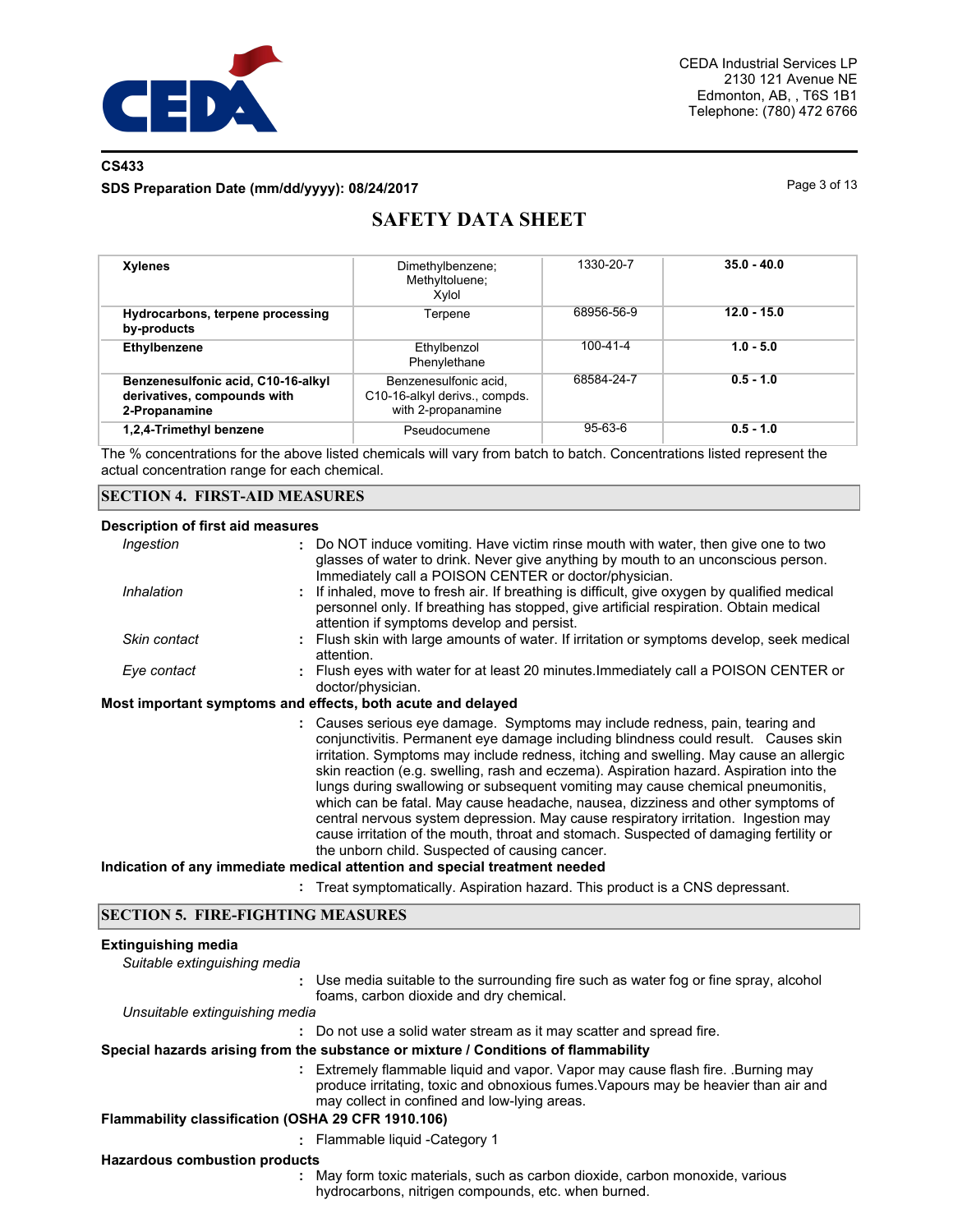

## **CS433 SDS Preparation Date (mm/dd/yyyy): 08/24/2017**

Page 4 of 13

## **SAFETY DATA SHEET**

#### **Special protective equipment and precautions for firefighters**

*Protective equipment for fire-fighters*

**:** Firefighters must use standard protective equipment including flame retardant coat, helmet with face shield, gloves, rubber boots, and in enclosed spaces, SCBA.

*Special fire-fighting procedures*

**:** Firefighters should wear proper protective equipment and self-contained breathing apparatus with full face piece operated in positive pressure mode. Move containers from fire area if safe to do so. Water spray may be useful in cooling equipment exposed to heat and flame.

#### **SECTION 6. ACCIDENTAL RELEASE MEASURES**

| Personal precautions, protective equipment and emergency procedures |  |  |  |  |
|---------------------------------------------------------------------|--|--|--|--|
|---------------------------------------------------------------------|--|--|--|--|

|                                                      | : Restrict access to area until completion of clean-up. Ensure clean-up is conducted by<br>trained personnel only. Wear suitable protective equipment. Refer to protective<br>measures listed in sections 7 and 8. Restrict access to area until completion of<br>clean-up.                                                   |
|------------------------------------------------------|-------------------------------------------------------------------------------------------------------------------------------------------------------------------------------------------------------------------------------------------------------------------------------------------------------------------------------|
| <b>Environmental precautions</b>                     | : Ensure spilled product does not enter drains, sewers, waterways, or confined spaces.                                                                                                                                                                                                                                        |
| Methods and material for containment and cleaning up |                                                                                                                                                                                                                                                                                                                               |
|                                                      | : Ventilate area of release. Stop spill or leak at source if safely possible. Dike for water<br>control. Use only non-sparking tools. Contain and absorb spilled liquid with<br>non-combustible, inert absorbent material (e.g. sand), then place absorbent material<br>into a container for later disposal (see Section 13). |
| Special spill response procedures                    |                                                                                                                                                                                                                                                                                                                               |
|                                                      | Contact appropriate local and provincial environmental authorities for assistance                                                                                                                                                                                                                                             |

- and/or reporting requirements.
- US CERCLA Reportable quantity (RQ): See section 15.

## **SECTION 7. HANDLING AND STORAGE**

#### **Precautions for safe handling**

|                                    | : Obtain special instructions before use. Do not handle until all safety precautions have<br>been read and understood. Extremely flammable. Use only outdoors or in a<br>well-ventilated area. Wear protective gloves/clothing and eye/face protection. Avoid<br>contact with eyes, skin and clothing. Keep away from incompatibles. Wash thoroughly<br>after handling. Avoid breathing mist or vapor. Persons with recurrent skin eczema or<br>sensitization problems should be excluded from working with this product. Once a<br>person is sensitized, no further exposure to the material that caused the sensitization<br>should be permitted. Keep away from flames and hot surfaces. - No smoking. Use<br>non-sparking tools and explosion-proof equipment. Keep container tightly closed. Use<br>explosion-proof electrical and ventilating equipment. Bond and ground transfer<br>containers and equipment. Take precautionary measures against static discharges. |
|------------------------------------|-----------------------------------------------------------------------------------------------------------------------------------------------------------------------------------------------------------------------------------------------------------------------------------------------------------------------------------------------------------------------------------------------------------------------------------------------------------------------------------------------------------------------------------------------------------------------------------------------------------------------------------------------------------------------------------------------------------------------------------------------------------------------------------------------------------------------------------------------------------------------------------------------------------------------------------------------------------------------------|
| <b>Conditions for safe storage</b> | Store locked up. Store in a cool, dry, well-ventilated area. Keep container tightly<br>closed. Ground and bond containers when transferring material. Storage area should<br>be clearly identified, clear of obstruction and accessible only to trained and authorized<br>personnel.                                                                                                                                                                                                                                                                                                                                                                                                                                                                                                                                                                                                                                                                                        |
| Incompatible materials             | Strong acids ; Strong oxidizing agents (e.g. hydrogen peroxide, nitric acid)                                                                                                                                                                                                                                                                                                                                                                                                                                                                                                                                                                                                                                                                                                                                                                                                                                                                                                |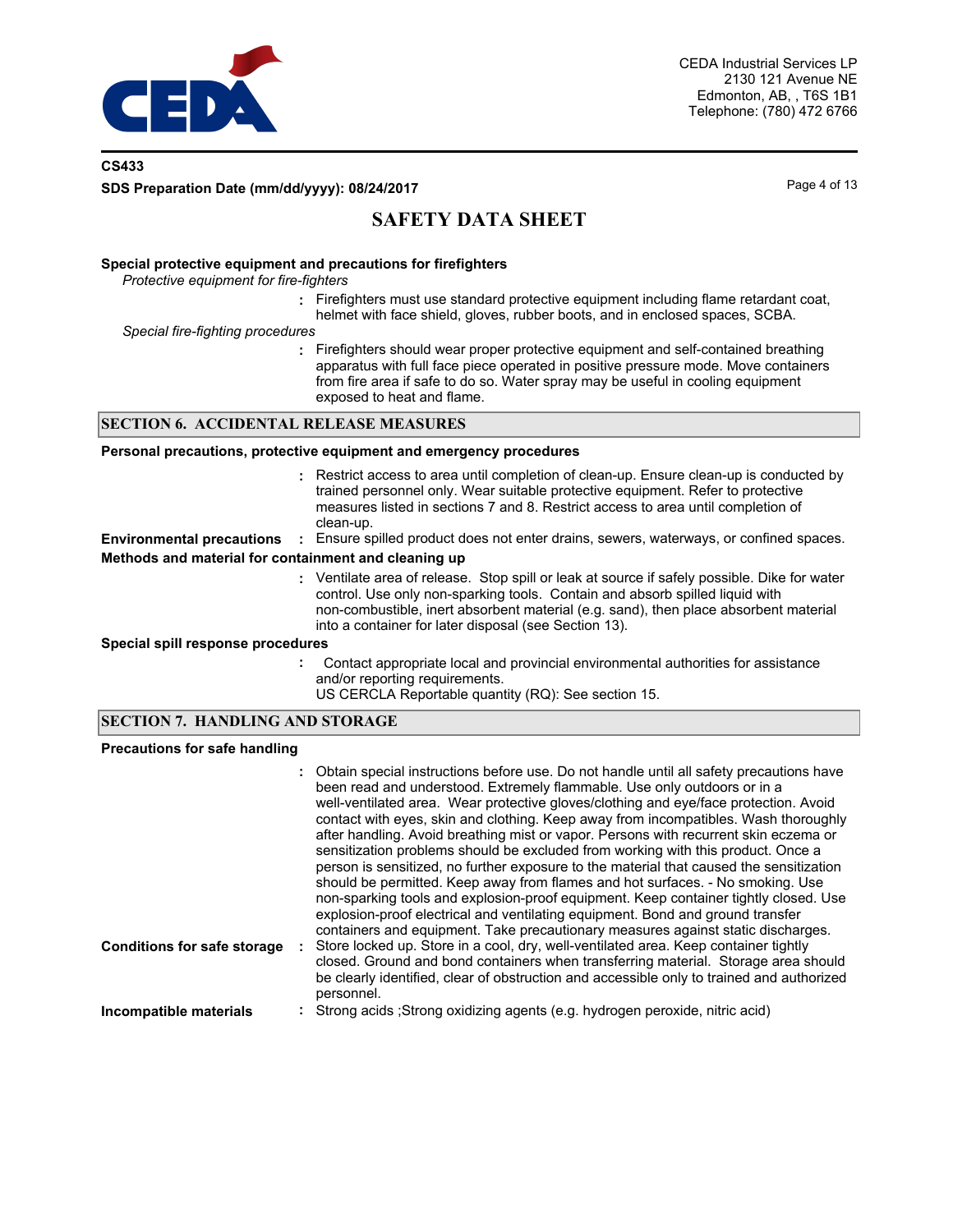

## **CS433**

**SDS Preparation Date (mm/dd/yyyy): 08/24/2017**

Page 5 of 13

## **SAFETY DATA SHEET**

### **SECTION 8. EXPOSURE CONTROLS / PERSONAL PROTECTION**

| <b>Exposure Limits:</b>                                                            |                           |             |                                                               |             |
|------------------------------------------------------------------------------------|---------------------------|-------------|---------------------------------------------------------------|-------------|
| <b>Chemical Name</b>                                                               | <b>ACGIH TLV</b>          |             | <b>OSHA PEL</b>                                               |             |
|                                                                                    | <b>TWA</b>                | <b>STEL</b> | <b>PEL</b>                                                    | <b>STEL</b> |
| VM & P naphtha                                                                     | N/Av                      | N/Av        | N/Av                                                          | N/Av        |
| <b>Xylenes</b>                                                                     | $100$ ppm                 | $150$ ppm   | 100 ppm (435<br>mg/m <sup>3</sup>                             | N/Av        |
| Hydrocarbons, terpene<br>processing by-products                                    | N/Av                      | N/Av        | N/Av                                                          | N/Av        |
| Ethylbenzene                                                                       | 20 ppm                    | N/Av        | 100 ppm (435)<br>mg/m <sup>3</sup>                            | N/Av        |
| Benzenesulfonic acid,<br>C10-16-alkyl derivatives,<br>compounds with 2-Propanamine | N/Av                      | N/Av        | N/Av                                                          | N/Av        |
| 1,2,4-Trimethyl benzene                                                            | 25 ppm (mixed<br>isomers) | N/Av        | 25 ppm<br>(trimethylbenzene<br>isomers) (final rule<br>limit) | N/Av        |

## **Exposure controls**

#### **Ventilation and engineering measures**

|                                       |   | : Use in a well-ventilated area. Use general or local exhaust ventilation to maintain air<br>concentrations below recommended exposure limits. Use explosion-proof electrical<br>and ventilating equipment.                |
|---------------------------------------|---|----------------------------------------------------------------------------------------------------------------------------------------------------------------------------------------------------------------------------|
| <b>Respiratory protection</b>         |   | : Use the indicated respiratory protection if the occupational exposure limit is exceeded<br>and/or in case of product release (dust and/or fumes). Advice should be sought from<br>respiratory protection specialists.    |
| <b>Skin protection</b>                |   | Wear protective gloves/clothing. Advice should be sought from glove suppliers.                                                                                                                                             |
| Eye / face protection                 |   | : Wear eye/face protection. Wear safety glasses with side shields (or goggles).                                                                                                                                            |
| Other protective equipment            | ÷ | Wear sufficient clothing to prevent skin contact. Depending on conditions of use, an<br>impervious apron should be worn. An eyewash station and safety shower should be<br>made available in the immediate working area.   |
| <b>General hygiene considerations</b> |   |                                                                                                                                                                                                                            |
|                                       |   | Avoid contact with skin, eyes and clothing. Upon completion of work, wash hands<br>before eating, drinking, smoking or use of toilet facilities. Handle in accordance with<br>good industrial hygiene and safety practice. |

## **SECTION 9. PHYSICAL AND CHEMICAL PROPERTIES**

| Appearance                              |      | : Clear amber or yellow liquid.             |
|-----------------------------------------|------|---------------------------------------------|
| <b>Odour</b>                            |      | : Characteristic aromatic hydrocarbon odour |
| <b>Odour threshold</b>                  |      | : N/Av                                      |
| рH                                      |      | : Not available.                            |
| <b>Melting/Freezing point</b>           |      | $: < -35^{\circ}$ C                         |
| Initial boiling point and boiling range |      |                                             |
|                                         | ٠    | Not available.                              |
| <b>Flash point</b>                      |      | $\cdot$ 6-10°C                              |
| <b>Flashpoint (Method)</b>              | ÷    | Tag closed cup                              |
| Evaporation rate (BuAe = 1)             | - 11 | Not available.                              |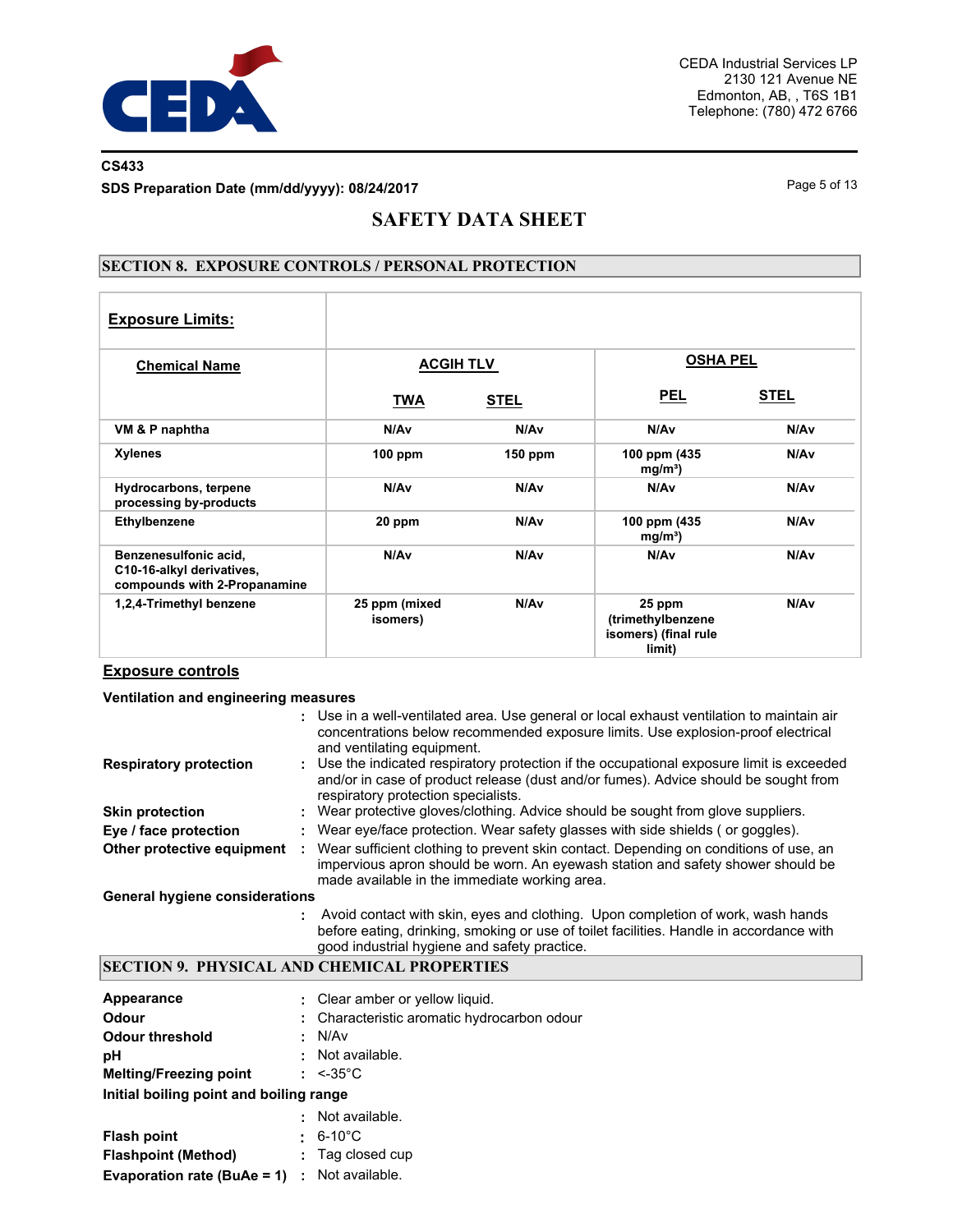

## **CS433 SDS Preparation Date (mm/dd/yyyy): 08/24/2017** Page 6 of 13

## **SAFETY DATA SHEET**

| <b>Flammability (solid, gas) :</b> Not applicable.                              |                      |  |  |  |  |
|---------------------------------------------------------------------------------|----------------------|--|--|--|--|
| Lower flammable limit (% by vol.)                                               |                      |  |  |  |  |
|                                                                                 | N/Ap                 |  |  |  |  |
| Upper flammable limit (% by vol.)                                               |                      |  |  |  |  |
|                                                                                 | : N/Ap               |  |  |  |  |
| <b>Oxidizing properties</b>                                                     | : Not applicable     |  |  |  |  |
| <b>Explosive properties</b>                                                     | : Not applicable.    |  |  |  |  |
| Vapour pressure                                                                 | : Not available.     |  |  |  |  |
| <b>Vapour density</b>                                                           | : Not available.     |  |  |  |  |
| Relative density / Specific gravity                                             |                      |  |  |  |  |
|                                                                                 | : 0.785              |  |  |  |  |
| <b>Solubility in water</b>                                                      | : Partially soluble. |  |  |  |  |
| Other solubility(ies)                                                           | : Not available.     |  |  |  |  |
| Partition coefficient: n-octanol/water or Coefficient of water/oil distribution |                      |  |  |  |  |
|                                                                                 | : N/Av               |  |  |  |  |
| <b>Auto-ignition temperature :</b> Not applicable.                              |                      |  |  |  |  |
| Decomposition temperature : Not available.                                      |                      |  |  |  |  |
| <b>Viscosity</b>                                                                | : Not available.     |  |  |  |  |
| Volatiles (% by weight)                                                         | : Not available.     |  |  |  |  |
| Volatile organic Compounds (VOC's)                                              |                      |  |  |  |  |
|                                                                                 | N/Av                 |  |  |  |  |
| Absolute pressure of container                                                  |                      |  |  |  |  |
|                                                                                 | : N/Ap               |  |  |  |  |
| <b>Flame projection length</b>                                                  | : N/AD               |  |  |  |  |
| Other physical/chemical comments                                                |                      |  |  |  |  |
|                                                                                 |                      |  |  |  |  |

**:** None known or reported by the manufacturer.

## **SECTION 10. STABILITY AND REACTIVITY**

| <b>Reactivity</b>                       | : This product is not reactive.                                                                                                               |
|-----------------------------------------|-----------------------------------------------------------------------------------------------------------------------------------------------|
| <b>Chemical stability</b>               | : Material is stable under normal conditions.                                                                                                 |
| Possibility of hazardous reactions      |                                                                                                                                               |
|                                         | No dangerous reaction known under conditions of normal use.                                                                                   |
| <b>Conditions to avoid</b>              | : Avoid contact with incompatible materials. Do not use in areas without adequate<br>ventilation. Keep away from heat, sparks and open flame. |
| Incompatible materials                  | : See Section 7 (Handling and Storage) for further details.                                                                                   |
| <b>Hazardous decomposition products</b> |                                                                                                                                               |
|                                         | : None known, refer to hazardous combustion products in Section 5.                                                                            |

## **SECTION 11. TOXICOLOGICAL INFORMATION**

## **Information on likely routes of exposure:**

| Routes of entry inhalation         |  | : YES |  |  |  |  |  |
|------------------------------------|--|-------|--|--|--|--|--|
| Routes of entry skin & eye         |  | : YFS |  |  |  |  |  |
| <b>Routes of entry Ingestion</b>   |  | : YES |  |  |  |  |  |
| Routes of exposure skin absorption |  |       |  |  |  |  |  |
|                                    |  | : NO  |  |  |  |  |  |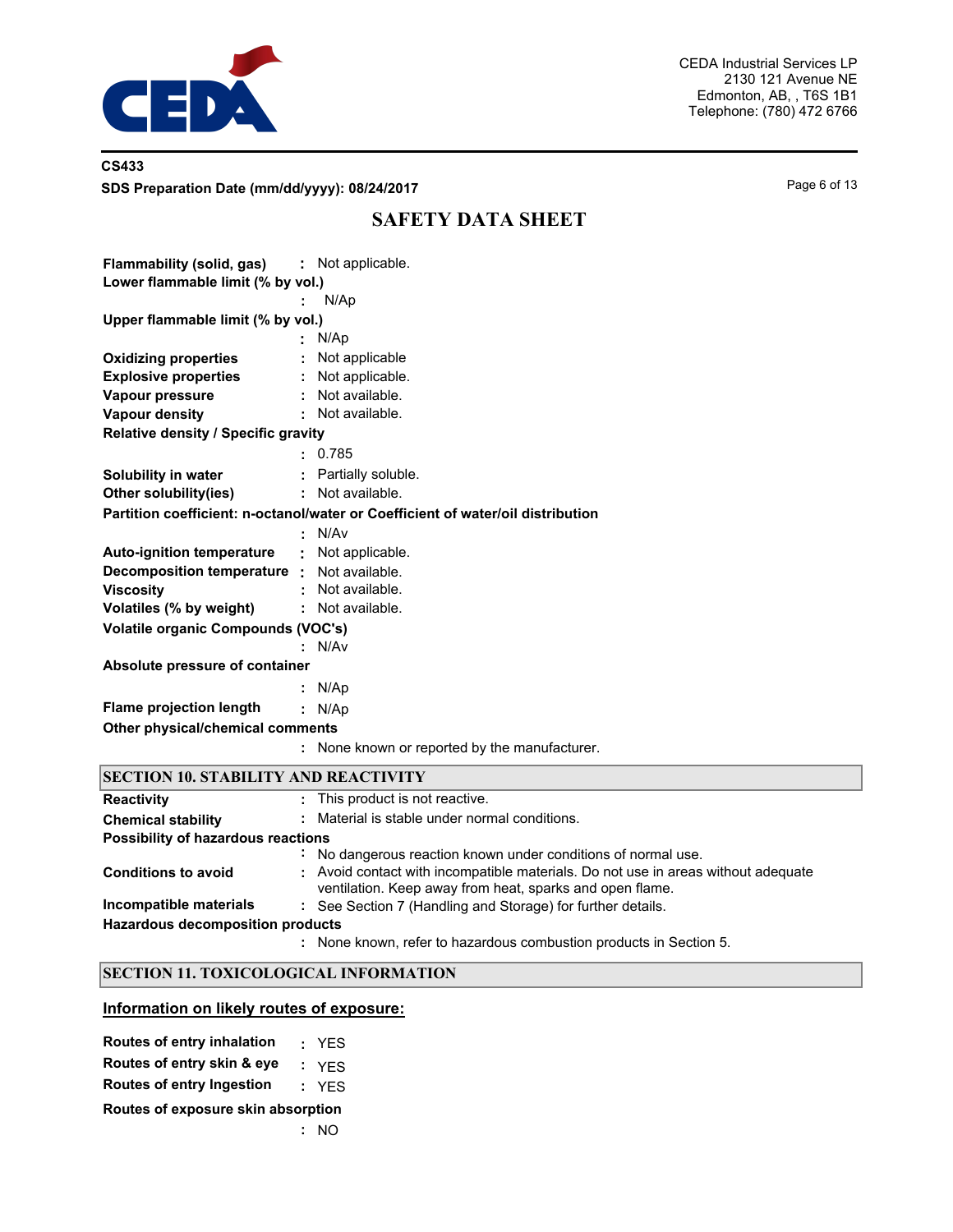

## **CS433 SDS Preparation Date (mm/dd/yyyy): 08/24/2017**

Page 7 of 13

# **SAFETY DATA SHEET**

## **Potential Health Effects:**

#### **Signs and symptoms of short-term (acute) exposure**

**:** *Sign and symptoms Inhalation* May cause headache, nausea, dizziness and other symptoms of central nervous system depression. May cause respiratory irritation. Symptoms may include sore throat, running nose and shortness of breath. **:** Ingestion may cause gastrointestinal irritation, nausea, vomiting and diarrhea. *Sign and symptoms ingestion* Aspiration hazard. Aspiration hazard - material may cause lung inflammation or damage if it enters lungs through vomiting or swallowing. *Sign and symptoms skin* **:** Causes skin irritation. Symptoms may include redness, itching and swelling. *Sign and symptoms eyes* **:** Causes serious eye damage. Symptoms may include redness, pain, tearing and conjunctivitis. Permanent eye damage including blindness could result. **:** Frequent or prolonged contact may dry the skin, leading to discomfort and dermatitis. **Potential Chronic Health Effects Mutagenicity :** Not expected to be mutagenic in humans. **Carcinogenicity :** This material is classified as hazardous under U.S. OSHA regulations (29CFR 1910.1200) (Hazcom 2012) and Canadian WHMIS regulations (Hazardous Products Regulations) (WHMIS 2015). Classification: Carcinogenicity- Category 2 Suspected of causing cancer. Contains Ethylbenzene. Ethylbenzene is classifed as carcinogenic by IARC (Group 2B) and ACGIH (Category A3). **Reproductive effects & Teratogenicity :** This material is classified as hazardous under U.S. OSHA regulations (29CFR 1910.1200) (Hazcom 2012) and Canadian WHMIS regulations (Hazardous Products Regulations) (WHMIS 2015). Classification: Reproductive Toxicity - Category 2 Suspected of damaging fertility or the unborn child. This product contains Xylene. Xylene may cause fetotoxic effects (e.g. reduced fetal weight, delayed ossification, behavioral effects) at doses which are not maternally toxic, based on animal data. **Sensitization to material :** This material is classified as hazardous under U.S. OSHA regulations (29CFR 1910.1200) (Hazcom 2012) and Canadian WHMIS regulations (Hazardous Products Regulations) (WHMIS 2015). Classification: Skin sensitization - Category 1A May cause an allergic skin reaction. **Specific target organ effects :** This material is classified as hazardous under U.S. OSHA regulations (29CFR 1910.1200) (Hazcom 2012) and Canadian WHMIS regulations (Hazardous Products Regulations) (WHMIS 2015). Classification: Specific Target Organ Toxicity, Single Exposure -Category 3 (respiratory) Specific Target Organ Toxicity, Single Exposure - Category 3 narcotic effects May cause respiratory irritation. May cause drowsiness or dizziness. Not classified as specific target organ toxicity-repeated exposure. **Medical conditions aggravated by overexposure :** None known. **Synergistic materials : Not available.** There is no data available for this product.The calculated ATE values for this mixture are: ATE inhalation (vapours) = 22.48 mg/L **Toxicological data :**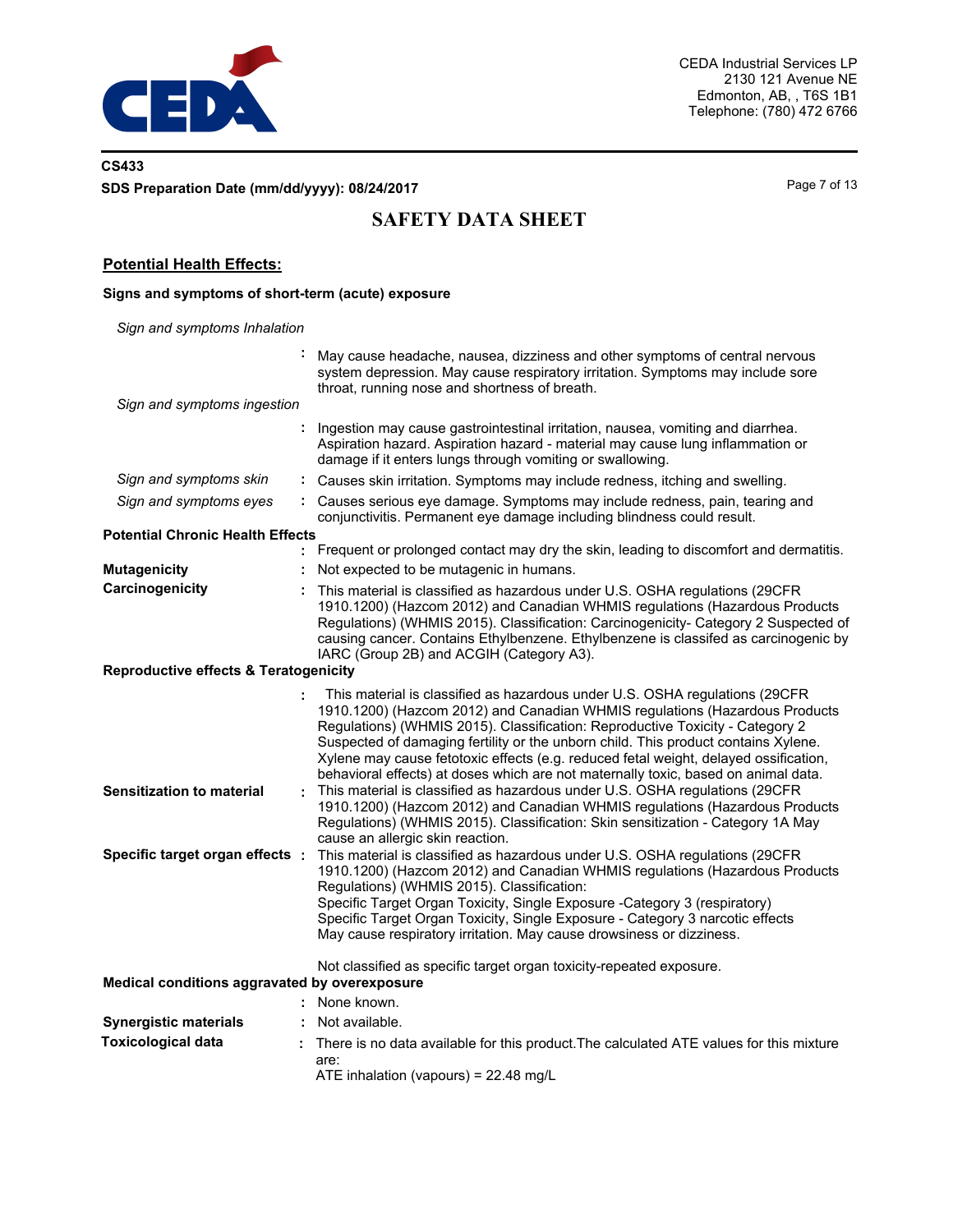

## **CS433**

**SDS Preparation Date (mm/dd/yyyy): 08/24/2017**

Page 8 of 13

# **SAFETY DATA SHEET**

|                                                                                       | $LC_{50}(4hr)$                | LD <sub>50</sub> |                  |  |  |
|---------------------------------------------------------------------------------------|-------------------------------|------------------|------------------|--|--|
| <b>Chemical name</b>                                                                  | inh, rat                      | (Oral, rat)      | (Rabbit, dermal) |  |  |
| VM & P naphtha                                                                        | 3400 ppm (16mg/L)             | >5000 mg/kg      | >2000 mg/kg      |  |  |
| Xylenes                                                                               | 6350 ppm (27.6 mg/L) (vapour) | 3253 mg/kg       | 12 180 mg/kg     |  |  |
| Hydrocarbons, terpene<br>processing by-products                                       | N/Av                          | N/Av             | N/Av             |  |  |
| Ethylbenzene                                                                          | 4000 ppm (17.4 mg/L) (vapour) | 3500 mg/kg       | 15 380 mg/kg     |  |  |
| Benzenesulfonic acid.<br>C10-16-alkyl derivatives,<br>compounds with<br>2-Propanamine | N/Av                          | >2000 mg/kg      | N/Av             |  |  |
| 1,2,4-Trimethyl benzene                                                               | 18 mg/L (vapour)              | 5000 mg/kg       | > 3160 mg/kg     |  |  |

### **Other important toxicologica**l **hazards**

**:** None known or reported by the manufacturer.

## **SECTION 12. ECOLOGICAL INFORMATION**

**Ecotoxicity :**

Not classified for hazards to the environment.However, this does not exclude the possibility that large or frequent spills can have a harmful or damaging effect on the environment. Do not allow material to contaminate ground water system.

#### *Ecotoxicity data:*

|                                                                                    |                | <b>Toxicity to Fish</b>       |                               |                 |  |  |  |
|------------------------------------------------------------------------------------|----------------|-------------------------------|-------------------------------|-----------------|--|--|--|
| Ingredients                                                                        | <b>CAS No</b>  | LC50 / 96h                    | <b>NOEC / 21 day</b>          | <b>M</b> Factor |  |  |  |
| VM & P naphtha                                                                     | 8032-32-4      | 11.4 mg/L (Rainbow<br>trout)  | N/A <sub>v</sub>              | None.           |  |  |  |
| Xylenes                                                                            | 1330-20-7      | 8.2 mg/L (Rainbow trout)      | N/Av                          | None.           |  |  |  |
| Hydrocarbons, terpene<br>processing by-products                                    | 68956-56-9     | 5.07 mg/L (Zebra fish)        | N/Av                          | None.           |  |  |  |
| Ethylbenzene                                                                       | $100 - 41 - 4$ | 4.2 mg/L (Rainbow trout)      | 1.13 mg/L (30 days)<br>(QSAR) | None.           |  |  |  |
| Benzenesulfonic acid.<br>C10-16-alkyl derivatives.<br>compounds with 2-Propanamine | 68584-24-7     | N/A <sub>v</sub>              | N/A <sub>v</sub>              | None.           |  |  |  |
| 1,2,4-Trimethyl benzene                                                            | 95-63-6        | 7.72 mg/L (Fathead<br>minnow) | N/A <sub>v</sub>              | None.           |  |  |  |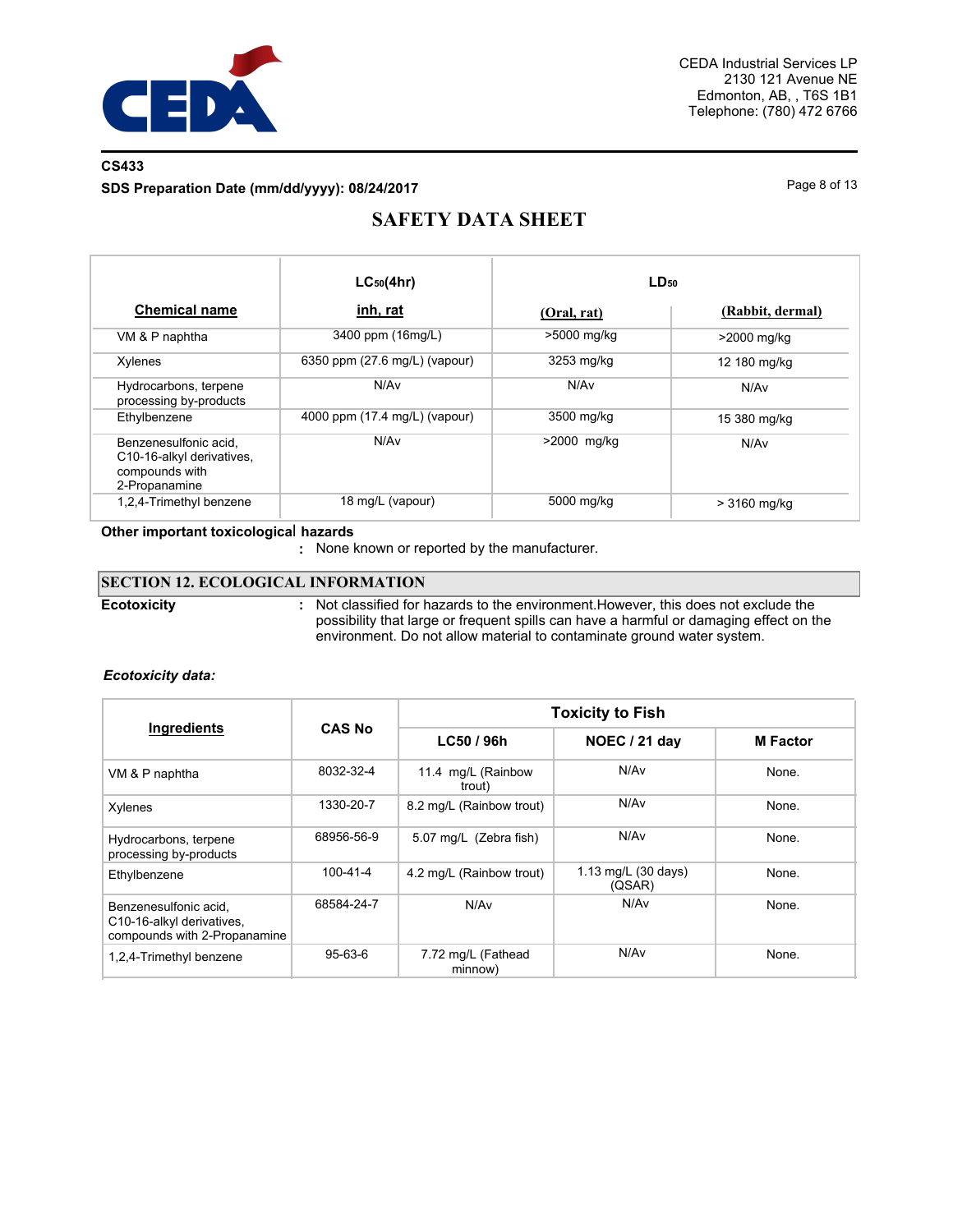

## **CS433**

**SDS Preparation Date (mm/dd/yyyy): 08/24/2017**

Page 9 of 13

# **SAFETY DATA SHEET**

| Ingredients                                                                        | <b>CAS No</b>  | <b>Toxicity to Daphnia</b>         |                          |                 |  |  |
|------------------------------------------------------------------------------------|----------------|------------------------------------|--------------------------|-----------------|--|--|
|                                                                                    |                | EC50 / 48h                         | NOEC / 21 day            | <b>M</b> Factor |  |  |
| VM & P naphtha                                                                     | 8032-32-4      | 4.5mg/L (Daphnia<br>magna)         | 0.17mg/L (Daphnia magna) | None.           |  |  |
| Xylenes                                                                            | 1330-20-7      | 3.2 - 9.56 mg/L (Daphnia<br>magna) | N/Av                     | None.           |  |  |
| Hydrocarbons, terpene<br>processing by-products                                    | 68956-56-9     | 2.1mg/L (Daphnia<br>magna)         | N/Av                     | None.           |  |  |
| Ethylbenzene                                                                       | $100 - 41 - 4$ | 1.81 mg/L (Daphnia<br>magna)       | N/Av                     | None.           |  |  |
| Benzenesulfonic acid.<br>C10-16-alkyl derivatives,<br>compounds with 2-Propanamine | 68584-24-7     | N/Av                               | N/Av                     | None.           |  |  |
| 1,2,4-Trimethyl benzene                                                            | $95 - 63 - 6$  | 3.6 mg/L (Daphnia<br>magna)        | N/Av                     | None.           |  |  |

| Ingredients                                                                        | <b>CAS No</b>  | <b>Toxicity to Algae</b>                |                       |                 |  |
|------------------------------------------------------------------------------------|----------------|-----------------------------------------|-----------------------|-----------------|--|
|                                                                                    |                | EC50 / 96h or 72h                       | NOEC / 96h or 72h     | <b>M</b> Factor |  |
| VM & P naphtha                                                                     | 8032-32-4      | 3.1 mg/L/72 hours (Green<br>algea)      | 0.5mg/L (Green algae) | None.           |  |
| Xylenes                                                                            | 1330-20-7      | 3.2 - 4.9 mg/L/72hr<br>(Green algae)    | N/Av                  | None.           |  |
| Hydrocarbons, terpene<br>processing by-products                                    | 68956-56-9     | 3.081mg/L (Green algae)                 | N/A <sub>v</sub>      | None.           |  |
| Ethylbenzene                                                                       | $100 - 41 - 4$ | 3.6 mg/L/96hr (Green<br>algae)          | 3.4 mg/L/96hr         | None.           |  |
| Benzenesulfonic acid,<br>C10-16-alkyl derivatives,<br>compounds with 2-Propanamine | 68584-24-7     | N/Av                                    | N/Av                  | None.           |  |
| 1,2,4-Trimethyl benzene                                                            | 95-63-6        | 2.356 mg/L/96hr (Green<br>algae) (QSAR) | N/Av                  | None.           |  |

**Persistence and degradability**

No data is available on the product itself. **:**

**Bioaccumulation potential :** No data is available on the product itself. See the following data for ingredient information.

| <b>Components</b>                                                                                        | Partition coefficient n-octanol/water (log Kow) | <b>Bioconcentration factor (BCF)</b> |
|----------------------------------------------------------------------------------------------------------|-------------------------------------------------|--------------------------------------|
| VM & P naphtha (CAS<br>8032-32-4)                                                                        | $3.6 - 5.7$                                     | 105-1216                             |
| Xylenes (CAS 1330-20-7)                                                                                  | $3.12 - 3.2$                                    | $50 - 58$                            |
| Hydrocarbons, terpene<br>processing by-products (CAS<br>68956-56-9)                                      | 4.24                                            | N/Av                                 |
| Ethylbenzene (CAS 100-41-4)                                                                              | 3.15                                            | $1.1 - 1.5$                          |
| Benzenesulfonic acid.<br>C10-16-alkyl derivatives,<br>compounds with 2-Propanamine<br>$(CAS 68584-24-7)$ | 3.16                                            | 1.2                                  |
| 1,2,4-Trimethyl benzene (CAS<br>$95-63-6$                                                                | 3.78                                            | $31 - 275$                           |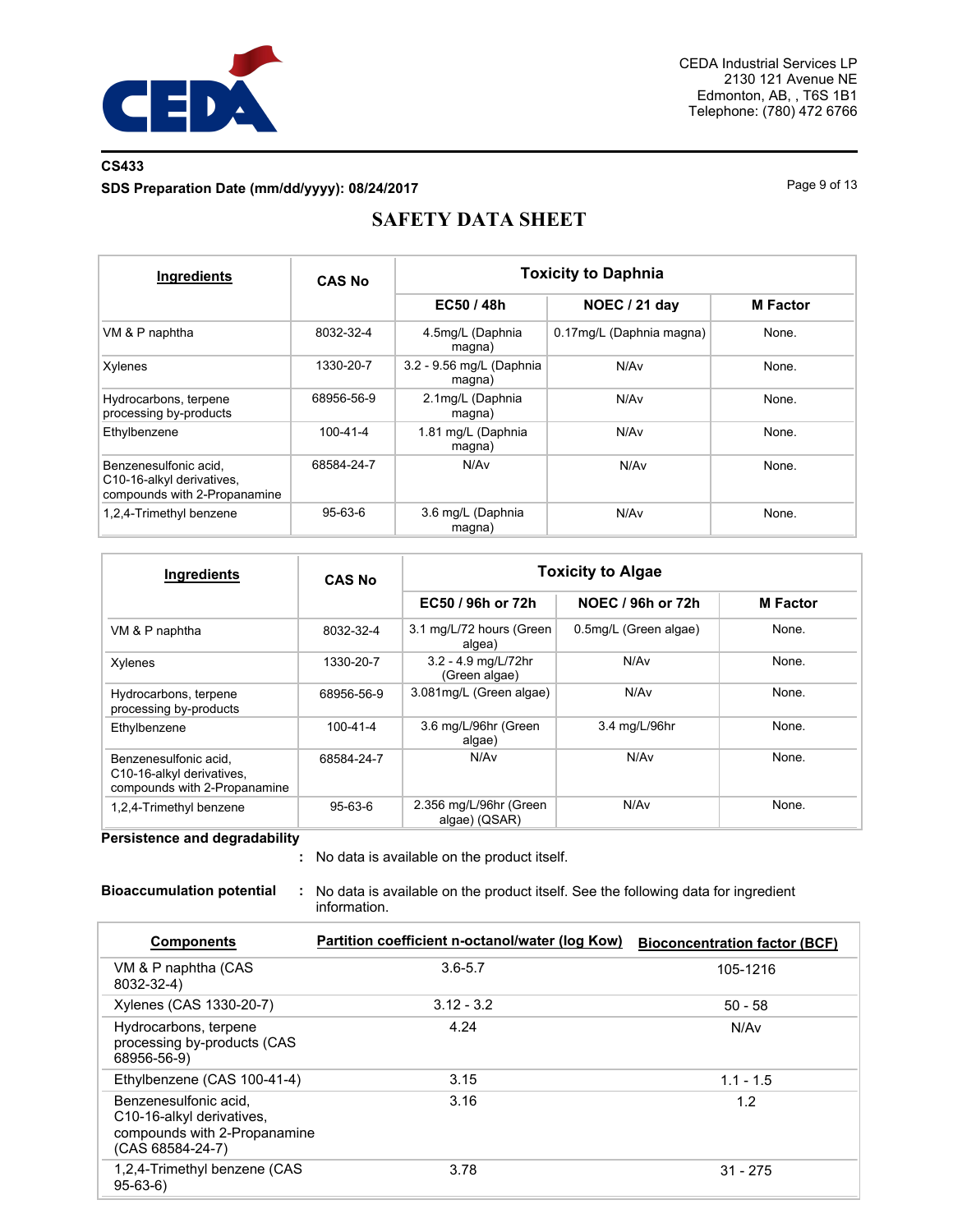

## **CS433**

**SDS Preparation Date (mm/dd/yyyy): 08/24/2017** Page 10 of 13

## **SAFETY DATA SHEET**

| <b>Mobility in soil</b><br><b>Other Adverse Environmental effects</b> | : No data is available on the product itself.<br>: No other adverse environmental effects (e.g. ozone depletion, photochemical ozone<br>creation potential, endocrine disruption, global warming potential) are expected from<br>this component.                                                                                                                                                 |  |  |  |  |  |  |
|-----------------------------------------------------------------------|--------------------------------------------------------------------------------------------------------------------------------------------------------------------------------------------------------------------------------------------------------------------------------------------------------------------------------------------------------------------------------------------------|--|--|--|--|--|--|
| <b>SECTION 13. DISPOSAL CONSIDERATIONS</b>                            |                                                                                                                                                                                                                                                                                                                                                                                                  |  |  |  |  |  |  |
| <b>Handling for Disposal</b>                                          | : Collect and reclaim or dispose in sealed containers at licensed waste disposal<br>site. Dispose of contents/container in accordance with<br>local/regional/national/international regulations.                                                                                                                                                                                                 |  |  |  |  |  |  |
| <b>Methods of Disposal</b>                                            | : Dispose in accordance with all applicable federal, state, provincial and local<br>regulations.                                                                                                                                                                                                                                                                                                 |  |  |  |  |  |  |
| <b>RCRA</b>                                                           | : If this product, as supplied, becomes a waste in the United States, it may meet the<br>criteria of a hazardous waste as defined under RCRA. Title 40 CFR 261. It is the<br>responsibility of the waste generator to determine the proper waste identification and<br>disposal method. For disposal of unused or waste material, check with local, state and<br>federal environmental agencies. |  |  |  |  |  |  |

## **SECTION 14. TRANSPORT INFORMATION**

| <b>Regulatory</b><br><b>Information</b>              | <b>UN Number</b>                                                             | UN proper shipping name                      | <b>Transport</b><br>hazard<br>class(es) | Packing<br>Group | Label |  |  |
|------------------------------------------------------|------------------------------------------------------------------------------|----------------------------------------------|-----------------------------------------|------------------|-------|--|--|
| <b>TDG</b>                                           | UN1993                                                                       | FLAMMABLE LIQUID, N.O.S. (VM&P Naphtha)      | 3                                       |                  |       |  |  |
| <b>TDG</b><br><b>Additional</b><br>information       | Please consult the TDG guidelines for further information.                   |                                              |                                         |                  |       |  |  |
| 49CFR/DOT                                            | <b>UN1993</b>                                                                | Flammable Liquids, n.o.s. (VM&P Naphtha)     | 3                                       |                  |       |  |  |
| 49CFR/DOT<br><b>Additional</b><br>information        | May be shipped as a Limited Quantity according to packaging section 173.150. |                                              |                                         |                  |       |  |  |
| <b>ICAO/IATA</b>                                     | UN1993                                                                       | Flammable liquid, n.o.s. (VM & P Naphtha)    | 3                                       |                  |       |  |  |
| <b>ICAO/IATA</b><br><b>Additional</b><br>information | Refer to ICAO/IATA Packing Instruction                                       |                                              |                                         |                  |       |  |  |
| <b>IMDG</b>                                          | <b>UN1993</b>                                                                | FLAMMABLE LIQUID, N.O.S. (VM&P Naphtha)      | 3                                       |                  |       |  |  |
| <b>IMDG</b><br><b>Additional</b><br>information      |                                                                              | Consult the IMDG regulations for exceptions. |                                         |                  |       |  |  |

**Special precautions for user :** Keep away from heat, sparks and open flame. - No smoking. **Environmental hazards : This substance does not meet the criteria for an environmentally hazardous substance** 

# according to the IMDG Code. See ECOLOGICAL INFORMATION, Section 12.

## **Transport in bulk according to Annex II of MARPOL 73/78 and the IBC Code**

**:** Not available.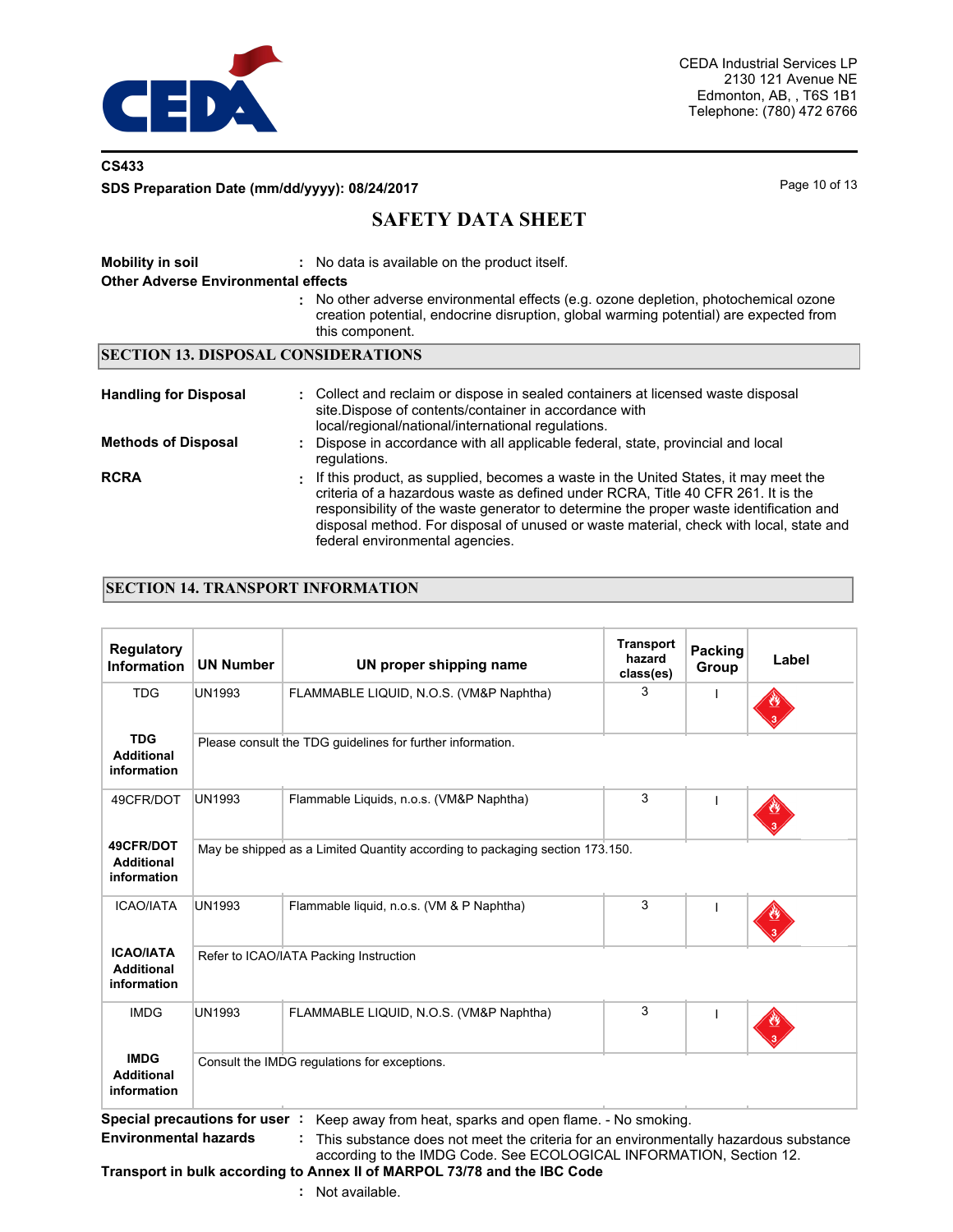

### **CS433**

**SDS Preparation Date (mm/dd/yyyy): 08/24/2017**

Page 11 of 13

# **SAFETY DATA SHEET**

## **SECTION 15 - REGULATORY INFORMATION**

## **US Federal Information:**

Components listed below are present on the following U.S. Federal chemical lists:

| Ingredients                                                                           |               | <b>TSCA</b> | <b>CERCLA</b><br>Reportable       | <b>SARA TITLE III:</b><br>Sec. 302,<br><b>Extremely</b> | SARA TITLE III: Sec. 313, 40 CFR<br>372, Specific Toxic Chemical |                             |  |
|---------------------------------------------------------------------------------------|---------------|-------------|-----------------------------------|---------------------------------------------------------|------------------------------------------------------------------|-----------------------------|--|
|                                                                                       | CAS#          | Inventory   | Quantity(RQ) (40<br>CFR 117.302): | <b>Hazardous</b><br>Substance, 40<br><b>CFR 355:</b>    | <b>Toxic Chemical</b>                                            | de minimus<br>Concentration |  |
| VM & P naphtha                                                                        | 8032-32-4     | Yes         | N/Ap                              | N/Av                                                    | <b>No</b>                                                        | N/Ap                        |  |
| Xylenes                                                                               | 1330-20-7     | Yes         | 100 lbs / 45.4 kg                 | None.                                                   | Yes                                                              | $1\%$                       |  |
| Hydrocarbons, terpene<br>processing by-products                                       | 68956-56-9    | Yes         | N/Ap                              | N/Av                                                    | <b>No</b>                                                        | N/Ap                        |  |
| Ethylbenzene                                                                          | 100-41-4      | Yes         | 1000 lb/ 454 kg                   | None.                                                   | Yes                                                              | 0.1%                        |  |
| Benzenesulfonic acid.<br>C10-16-alkyl derivatives.<br>compounds with<br>2-Propanamine | 68584-24-7    | Yes         | N/Ap                              | N/Av                                                    | No                                                               | N/Ap                        |  |
| 1,2,4-Trimethyl benzene                                                               | $95 - 63 - 6$ | Yes         | None.                             | None.                                                   | Yes                                                              | $1\%$                       |  |

 SARA TITLE III: Sec. 311 and 312, SDS Requirements, 40 CFR 370 Hazard Classes: Flammable; Eye Damage; Skin irritation; Skin sensitization;Carcinogenicity; Reproductive toxicity; Aspiration hazard. Under SARA Sections 311 and 312, the EPA has established threshold quantities for the reporting of hazardous chemicals. The current thresholds are 500 pounds or the threshold planning quantity (TPQ), whichever is lower, for extremely hazardous substances and 10,000 pounds for all other hazardous chemicals.

#### **US State Right to Know Laws:**

The following chemicals are specifically listed by individual States:

| Ingredients                                                                           | CAS#           | <b>California Proposition 65</b> |                         | <b>State "Right to Know" Lists</b> |           |           |           |     |           |
|---------------------------------------------------------------------------------------|----------------|----------------------------------|-------------------------|------------------------------------|-----------|-----------|-----------|-----|-----------|
|                                                                                       |                | Listed                           | <b>Type of Toxicity</b> | CA                                 | <b>MA</b> | <b>MN</b> | <b>NJ</b> | PA  | <b>RI</b> |
| VM & P naphtha                                                                        | 8032-32-4      | No                               | N/Ap                    | No                                 | No        | Yes       | Yes       | Yes | No        |
| Xylenes                                                                               | 1330-20-7      | No                               | N/Ap                    | Yes                                | Yes       | Yes       | Yes       | Yes | Yes       |
| Hydrocarbons, terpene<br>processing by-products                                       | 68956-56-9     | No.                              | N/Ap                    | No.                                | No        | <b>No</b> | <b>No</b> | No. | No.       |
| Ethylbenzene                                                                          | $100 - 41 - 4$ | Yes                              | Cancer                  | Yes                                | Yes       | Yes       | Yes       | Yes | Yes       |
| Benzenesulfonic acid.<br>C10-16-alkyl derivatives.<br>compounds with<br>2-Propanamine | 68584-24-7     | No                               | N/Ap                    | No                                 | No        | No.       | <b>No</b> | No. | No        |
| 1,2,4-Trimethyl benzene                                                               | $95 - 63 - 6$  | No.                              | N/Ap                    | No                                 | Yes       | Yes       | Yes       | Yes | No        |

### **Canadian Information:**

WHMIS information: Refer to Section 2 for a WHMIS Classification for this product.

 Canadian Environmental Protection Act (CEPA) information: All ingredients listed appear on the Domestic Substances List (DSL).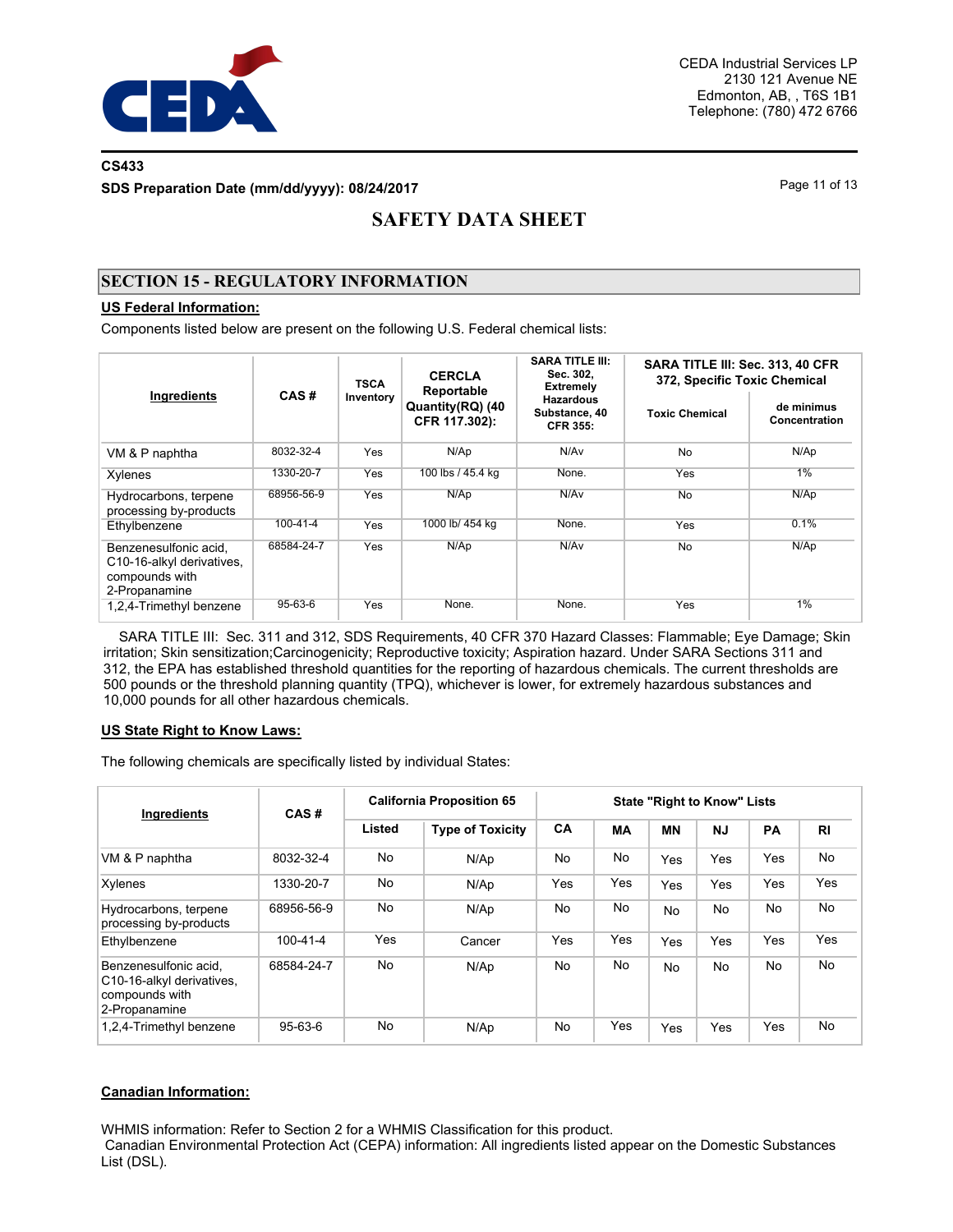

## **CS433 SDS Preparation Date (mm/dd/yyyy): 08/24/2017**

Page 12 of 13

# **SAFETY DATA SHEET**

#### **International Information:**

Components listed below are present on the following International Inventory list:

| Ingredients                                                                           | CAS#           | European<br><b>EINECs</b> | <b>Australia</b><br><b>AICS</b> | <b>Philippines</b><br><b>PICCS</b> | <b>Japan ENCS</b>    | Korea<br><b>KECI/KECL</b> | China<br><b>IECSC</b> | NewZealand<br><b>IOC</b> |
|---------------------------------------------------------------------------------------|----------------|---------------------------|---------------------------------|------------------------------------|----------------------|---------------------------|-----------------------|--------------------------|
| VM & P naphtha                                                                        | 8032-32-4      | 232-453-7                 | Present                         | Present                            | N/Av                 | KE-21994                  | Present               | N/Av                     |
| Xylenes                                                                               | 1330-20-7      | 215-535-7                 | Present                         | Present                            | $(3)-60; (3)-3$      | KE-35427                  | Present               | HSR000983                |
| Hydrocarbons, terpene<br>processing by-products                                       | 68956-56-9     | 273-309-3                 | Present                         | Present                            | N/Av                 | KE-20100                  | Present               | N/Av                     |
| Ethylbenzene                                                                          | $100 - 41 - 4$ | 202-849-4                 | Present                         | Present                            | $(3)-60$ ; $(3)-28$  | KE-13532                  | Present               | HSR001151                |
| Benzenesulfonic acid.<br>C10-16-alkyl derivatives.<br>compounds with<br>2-Propanamine | 68584-24-7     | 271-531-5                 | Present                         | N/Av                               | N/Av                 | N/Av                      | N/Av                  | N/Av                     |
| 1,2,4-Trimethyl benzene                                                               | $95 - 63 - 6$  | 202-436-9                 | Present                         | Present                            | $(3)-7$ ; $(3)-3427$ | KE-34410                  | Present               | HSR001382                |

#### **SECTION 16. OTHER INFORMATION**

#### **Legend :**

ACGIH: American Conference of Governmental Industrial Hygienists

CAS: Chemical Abstract Services

CERCLA: Comprehensive Environmental Response, Compensation, and Liability Act of 1980

CFR: Code of Federal Regulations

CSA: Canadian Standards Association

DOT: Department of Transportation

EPA: Environmental Protection Agency

HMIS: Hazardous Materials Identification System

HSDB: Hazardous Substances Data Bank

IARC: International Agency for Research on Cancer

- Inh: Inhalation
- LC: Lethal Concentration
- LD: Lethal Dose
- MN: Minnesota

N/Ap: Not Applicable

N/Av: Not Available

NFPA: National Fire Protection Association

NIOSH: National Institute of Occupational Safety and Health

NJ: New Jersey

NTP: National Toxicology Program

OECD: Organisation for Economic Co-operation and Development

OSHA: Occupational Safety and Health Administration

- PA: Pennsylvania
- PEL: Permissible exposure limit
- RCRA: Resource Conservation and Recovery Act
- RI: Rhode Island

RTECS: Registry of Toxic Effects of Chemical Substances

SARA: Superfund Amendments and Reauthorization Act

STEL: Short Term Exposure Limit

TLV: Threshold Limit Values

TWA: Time Weighted Average

WHMIS: Workplace Hazardous Materials Identification System